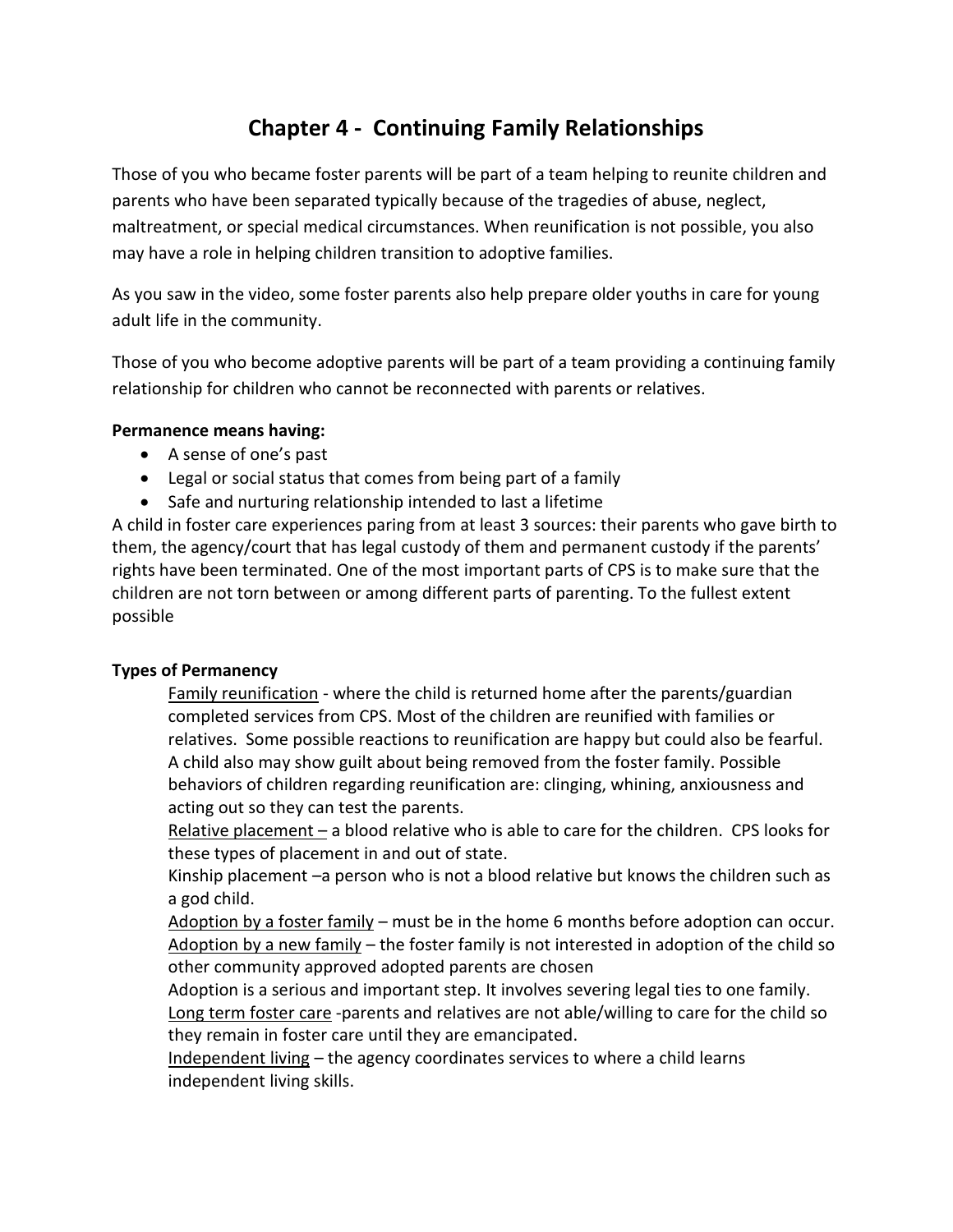When children and parents are separated, the agency is responsible for making a plan to reunite them, or to connect the child with another family that intends to provide a lifetime relationship. In the video, you saw several examples of how the team worked together toward permanence for children in foster care. Permanence can mean several different things – family reunification, relative placement, adoption by foster family, adoption by another family, guardianship, long term foster care by plan, and preparation for independent living with foster family and community supports.

When children are separated from their parents and placed in foster care, a service plan is created to meet the service goals for the child and birth family. The goal should be selected based on a careful, culturally competent assessment of the strengths and needs of the child and family. This plan then should be fully supported so that the goal is reached.

Let's look again at some of the possible goals that can be selected.

Introduce ways the team can aid reunification.

Because the first permanency goal is reunification with parents, we feel that it is important to spend a few minutes now to identify ways the professional team can aid reunification. Be aware that these same techniques can be used to help children move to other placements, especially adoption placements.

Ask the participants to identify:

\*What can the team do to aid reunification?

Acknowledge participants'' ideas and cover the following points:

The Professional Team Can Aid Reunification by:

- Working collaboratively to achieve the goals of visiting.
- Understand how all the reactions the child, his or her parents, and foster parents may have to the reunification process, have the potential for disrupting a planned reunification if the team cannot see beyond the obvious behaviors contributing to the emotions.
- Talking with the child about his or her feelings related to reunification in a planned, supportive way.
- Working together on the child's Lifebook.
- Talking with the child about the positive experiences he or she may have enjoyed during placement in foster care, and helping to identify ways to repeat those experiences once her or she has been reunited with his or her family.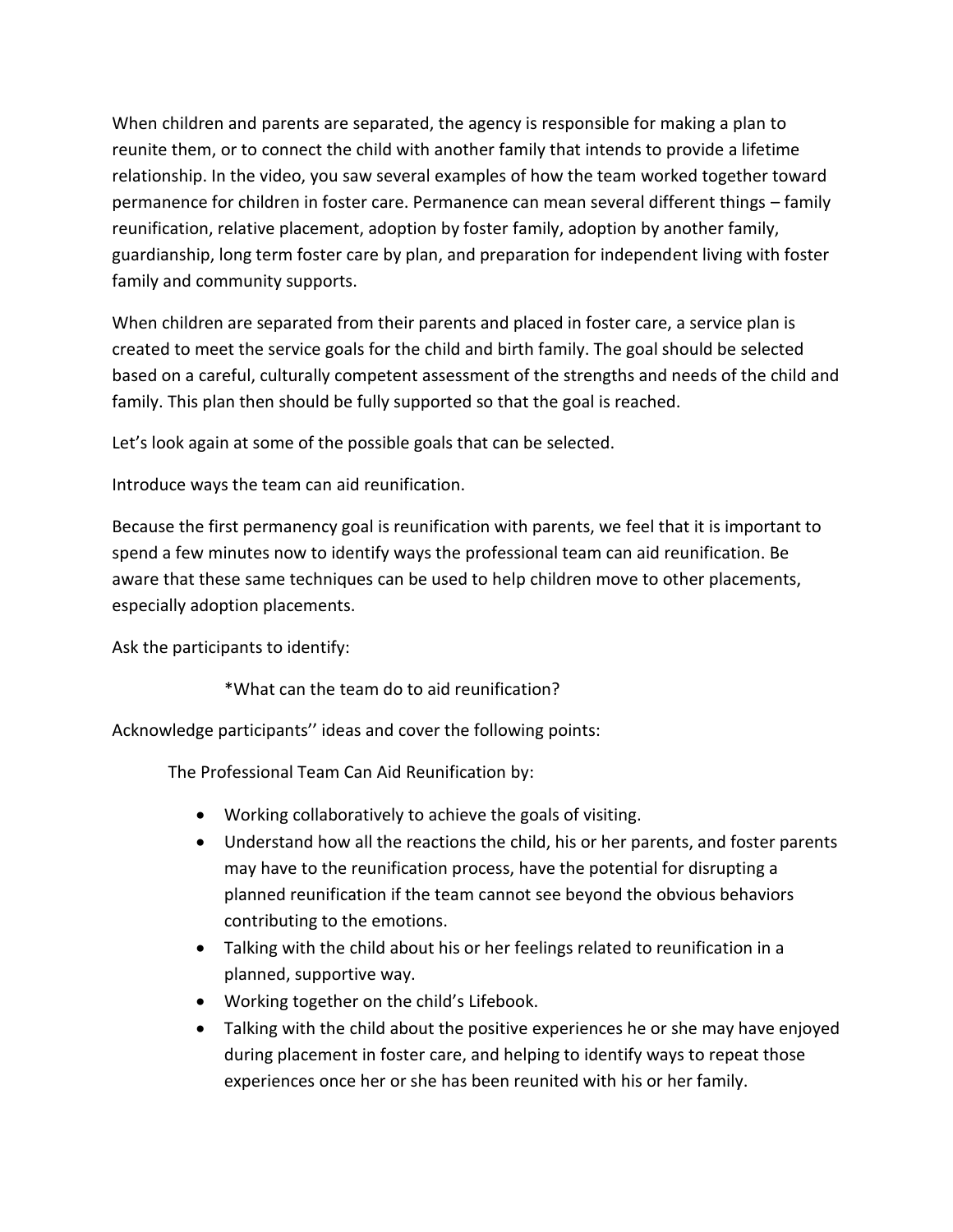- Helping the child understand what, if any, future relationships and contact he or she can anticipate with the foster family.
- Agreeing, in advance, what role the foster parents will play after the child has been returned to his or her family.
- Discussing with the birth parents the stress which often accompanies the readjustment they are likely to experience when a child returns home, and encouraging parents to discuss their feelings with the case worker.
- Involving the parents in parenting the child.
- Helping the parents understand the child's behaviors and how to manage them.
- Talking with birth parents about the routines that foster families have established and seeing if they can be adapted to the birth family's home.
- Having a farewell ritual to let a child know that the transition is important, as shown in the video during the first session
- Letting a child know that the foster family and the case worker, too, may be sad that the child will be leaving the foster family, but happy that the child and family are being reunited.
- Providing services to the birth family after the child has returned home.

Family reunification results from our belief that permanence does not just happen, but rather it is something that requires a set of activities and tasks that are planned and assessed for progress on a regular basis.

How might a birth parents feel about having their legal rights to their children terminated?

How might the children feel?

How might a child feel during the reunification process? How might they behave?

How might the birth parents feel during reunification?

How might foster parents feel during reunification?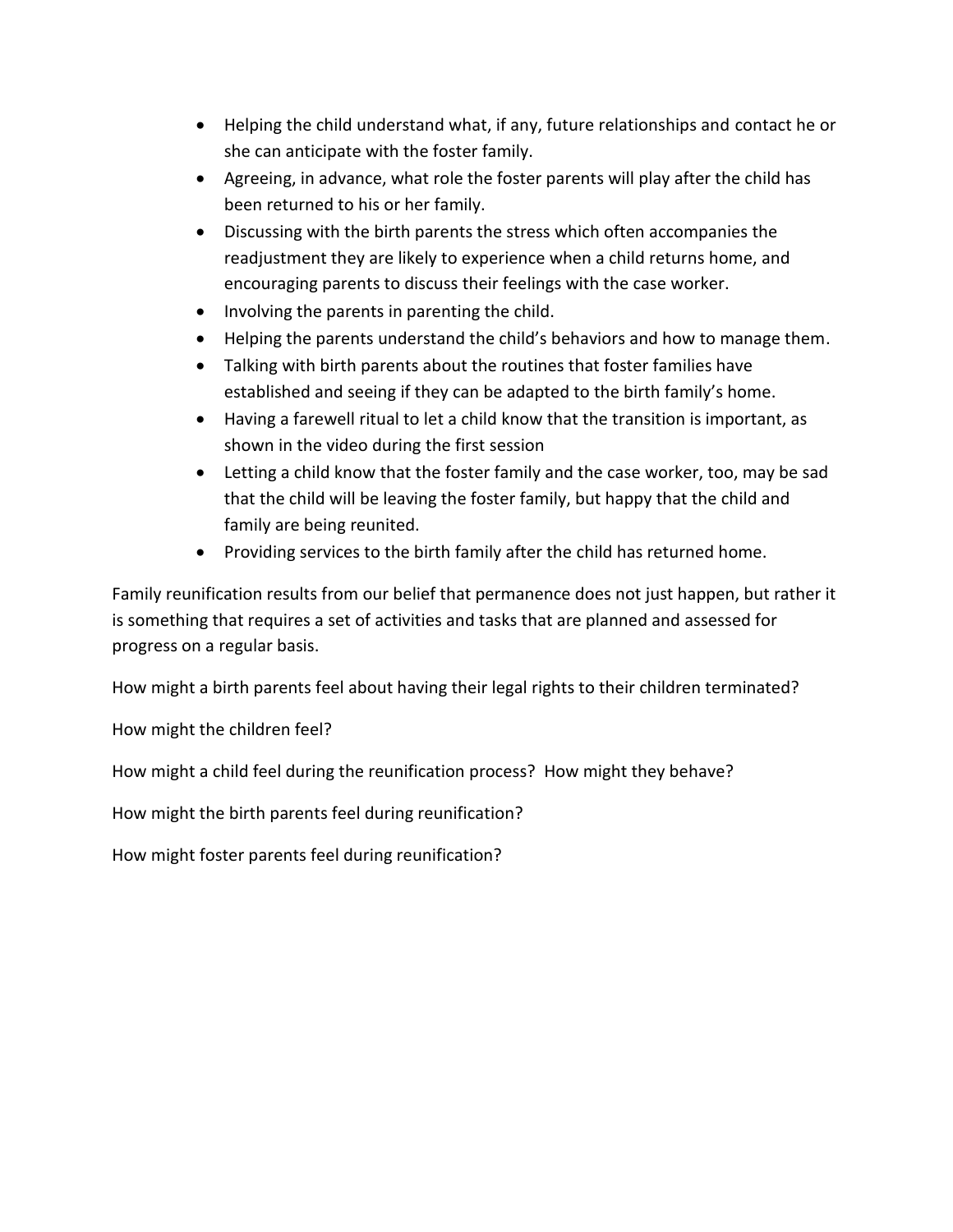### **Stages of Disruption**

| <b>Diminishing Pleasure</b>    | The honeymoon is wearing off. It is<br>perceived that the child's negatives begin to<br>outweigh the positive                                                     |  |
|--------------------------------|-------------------------------------------------------------------------------------------------------------------------------------------------------------------|--|
| Problems is the child          | Child is viewed as the cause of all problems                                                                                                                      |  |
| <b>Going Public</b>            | Speaking to family and friends about the<br>problems which increase bad feelings                                                                                  |  |
| <b>Turning Point</b>           | A situation or crisis that occurs that results in<br>parent formulating ideals of ending the<br>relationship                                                      |  |
| <b>Ultimatum and Timeframe</b> | Another situation or crisis occurs which<br>results in the parent setting a timeframe for<br>improvement and issues threats such as" if<br>you do that one time " |  |
| Decision to Disrupt            | Parents decide to end placement when the<br>child does not meet their set time frame or<br>does not meet their expectations.                                      |  |

Introduce the discussion of the term "unplanned changes."

In the video, we saw examples of children successfully achieving permanence through teamwork. Vernon was adopted by another family, Nathan was reunited with his father, a medically fragile infant was adopted by his foster family, and a young adult was prepared to live independently by Ann Kowalski's family.

Unfortunately, sometimes children and youths leave foster or adoptive families under unusual circumstances, and advance planning just isn't possible.

Ask the participants to identify:

\*what are the reasons why children or youths leave foster or adoptive families without a plan, or advance planning?

Acknowledge the group's ideas and make sure to cover the following information: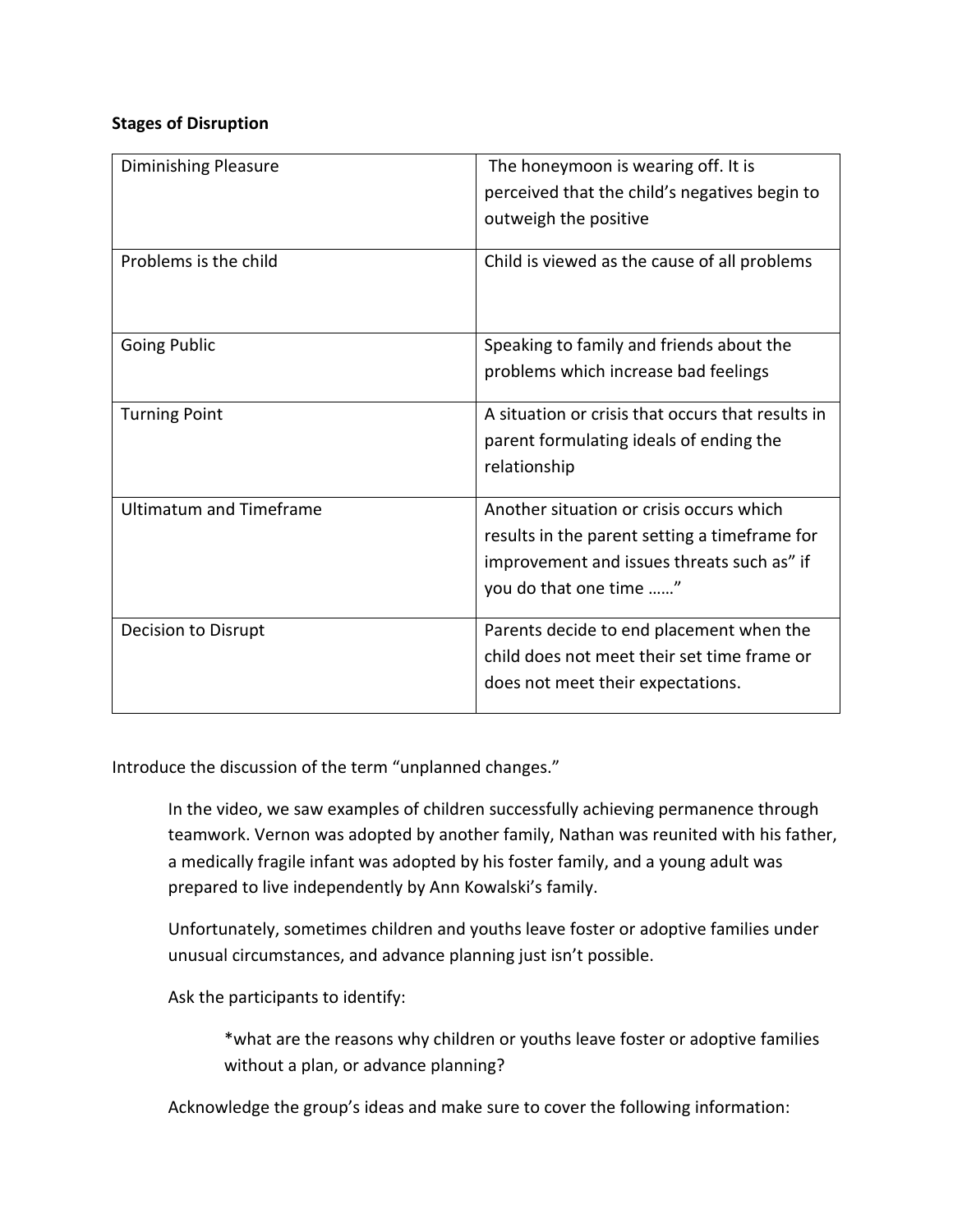Children or Youths Sometimes Leave Foster Families Because:

- They decide to run away
- There is a court order
- There is abuse of the child in the foster family
- There is a need for the child's immediate psychiatric hospitalization
- There is illness or some other emergency in the foster family
- The foster family requests that the child be moved immediately because of the child's behavior

Children or Youth Sometimes leave Adoptive Placement Prior to Consummation Because:

- Children run away
- There is abuse of the child in the placement
- Adoptive family request the child be moved immediately because of child's behavior
- There is a need for the child's immediate psychiatric hospitalization

Is there a stage at which there is no turning back?

When an adoption has consummated and it does not work out we refer to this as a Dissolution.

Introduce the discussion of teamwork in preventing and managing unplanned changed (disruptions).

Certainly there can be illnesses, emergencies, and unusual circumstances that are unavoidable. But, there also can be ways that both foster families and adoptive families can work as part of a team to prevent unplanned changed. These unplanned changes are referred to as disruptions.

Ask the participants to identify:

What are some of the ways that foster parents, and the agency could work together to prevent and manage unplanned changes and placement disruptions?

Foster Families, and the Agency can Prevent Unplanned Changes Disruption by:

- Making an informed decision about working together.
- Making an informed decision about placing and accepting a child into a family.
- Being realistic and honest about expectations of children, themselves, and each other.
- Informing each other when there are unmet expectations.
- Providing immediate support when problems are identified, no matter how small.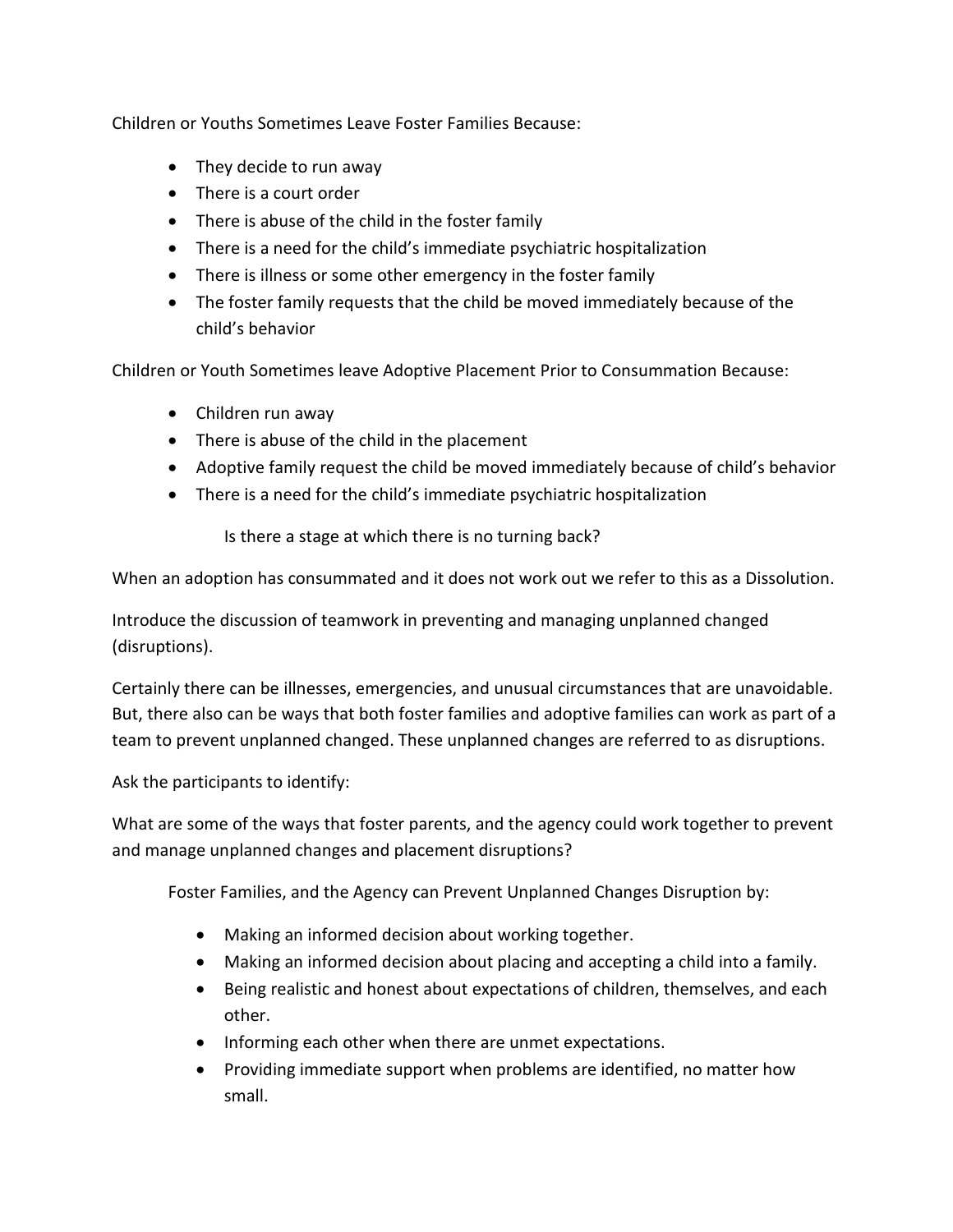- Assessing and planning for the ongoing relationship between the child and family.
- Planning for how to support the child in transition.
- Planning for how to inform and involve the birth family appropriately.
- Planning for the ongoing working relationship between the agency and the foster family or the adoptive family.

Conclude the discussion on unplanned changes by asking for, and responding to, participants' questions.

Are there any questions regarding unplanned changes?

# **Challenges of Teamwork**

Child protective services team consist of the family, the child, the case manager, the guardian ad litem, CASA worker, education and medical representatives. All of these people must work together to help the permanency goal for the child.

Teamwork is definitely challenging, yet there are some guidelines to help the team achieve this goal. Team members need to share the same values and respect each other. When team members value the child's relationships, then it is easier for the team to work together toward supporting those relationships. In issues as emotionally charged as attachment, separation and loss there will not always be shared values but each team member.

Team members need to respect one another's complementary roles and value one's perspective. Different team members have different expertise to offer. The value of complementary skills is one of the greatest assets of teamwork. But members, by virtue of their various roles and skills also bring different perspectives to the team.

Team members need to understand goals and objectives clearly and ensure that these are shared. When you are a team member, you cannot base your actions on your own assessments of a situation. The team needs to share information and ensure a common understanding of the goal.

It is important to work together because:

- Everyone concerned with the child has a different perspective
- No one has sole responsibility for decisions when a child is in foster care
- Permanency can be delayed when adults disagree about what is best for a child.
- Planning and implementing lifetime connection plans can be emotionally draining  $-$  it helps to have support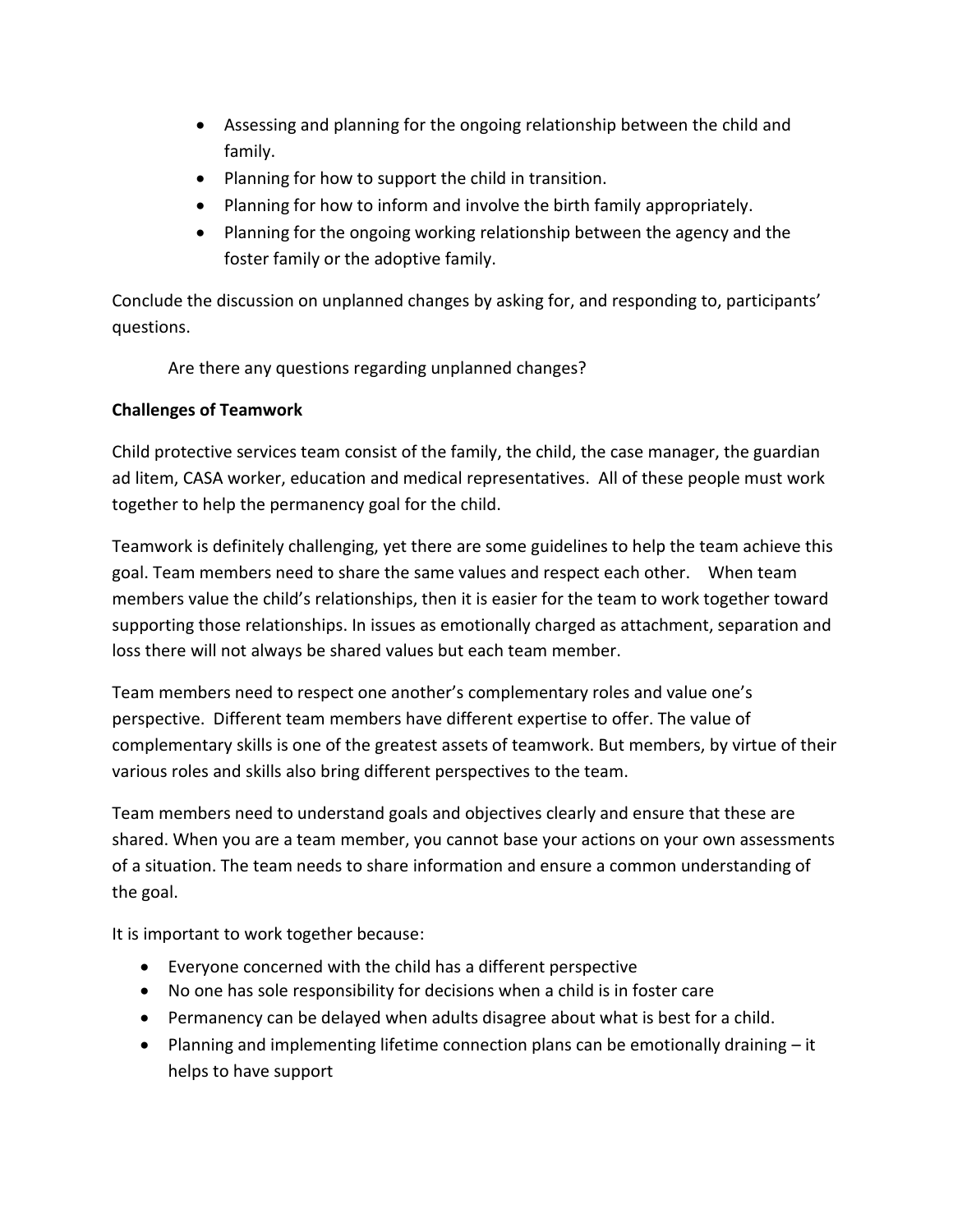### **Planning for Visits**

### Location of visits

When a child is placed in your home most of them will have court order visitation. Usually this visitation will be held at the CPS office and will be supervised by a CPS worker. As a foster parent you will be told about the visits when the child is placed in your home. Usually the place of the visit is already scheduled.

### Frequency

Most of the time a child will have weekly visitation. The visit is conducted during the daytime. Visitation will only happen on the weekend if the child has approved unsupervised visitation with parents or relatives. Some children do have visits on a monthly basis.

### **Duration**

Most children's visits will be at least an hour long.

#### Who will be present?

CPS will approve who can visit the children.

### Transportation for child

As a foster parent you might have to help out with transporting a child to a visit or picking them up.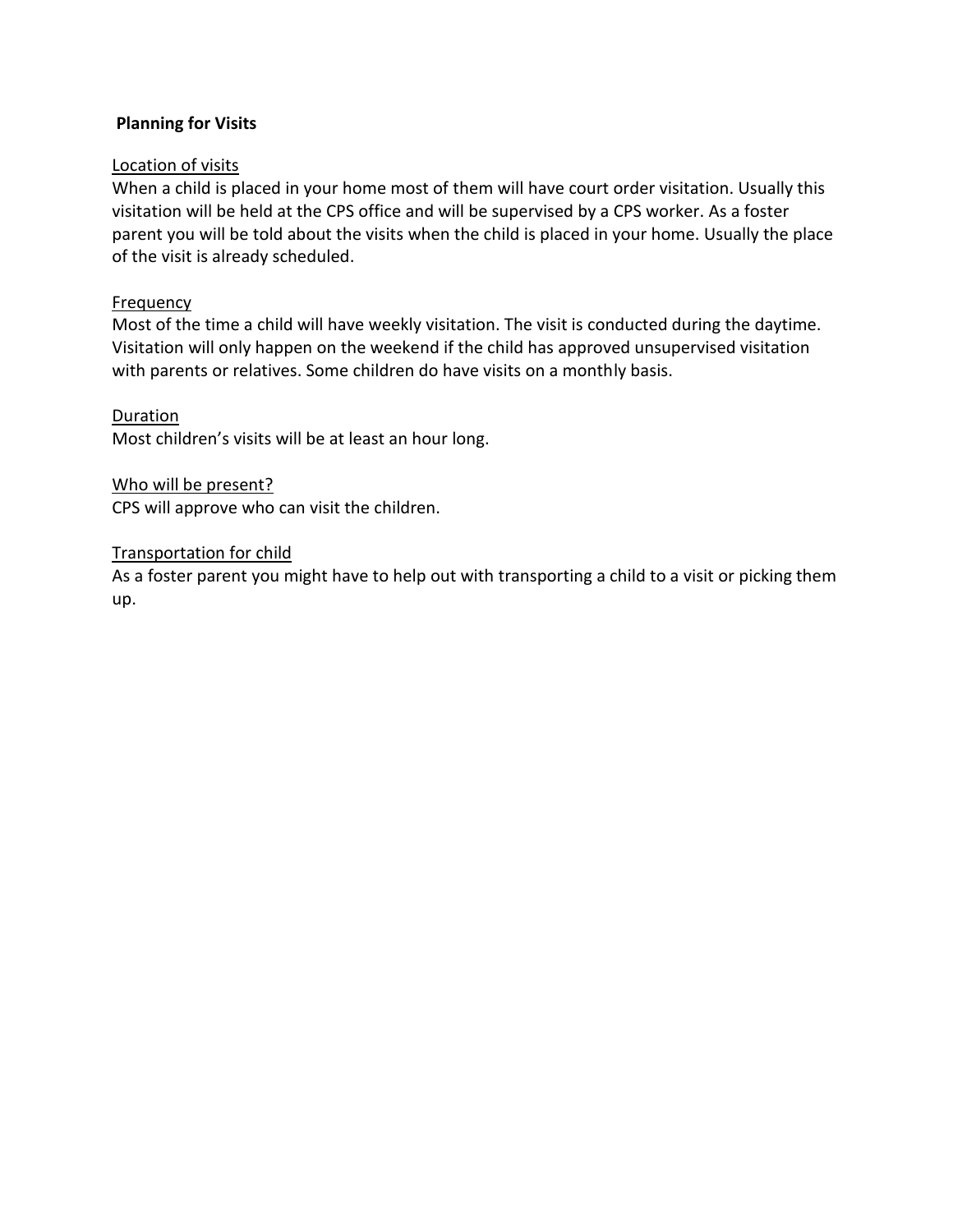# **When first taken away from parents:**

Shock, anger, fear, depression

### **When they first see their parents on a visit:**

Elation, fear, sadness, anger

# **When they must say Good-bye at the end of a visit:** Fear, sadness, anger, relief, anxiety

# **How a child might behave if feeling this way:**

| Listless,<br>Withdrawn,<br>Distracted,<br>Hostile,<br>Aggressive,<br>Tearful,<br>inconsolable | Hyperactive,<br>Hostile, scared<br>Aggressive,<br>Talking too much,<br>Cowering,<br>Avoiding parent,<br>Clinging to parent,<br>clinging to other<br>caregiver, ignoring<br>parent | Crying, angry, hostile to<br>parent, whining, leaving<br>without saying<br>goodbye, clinging |
|-----------------------------------------------------------------------------------------------|-----------------------------------------------------------------------------------------------------------------------------------------------------------------------------------|----------------------------------------------------------------------------------------------|
|-----------------------------------------------------------------------------------------------|-----------------------------------------------------------------------------------------------------------------------------------------------------------------------------------|----------------------------------------------------------------------------------------------|

# **POLICY - Policy on Family Contact, Mail, telephone, gifts and possessions**

It shall be the policy of Agape Manor Home CPA to establish guidelines for quality contact between children in substitute care, their families, and other people with whom they have a significant connection which:

- 1. Supports and develops the child's relationships with significant others, including parents, siblings, other family members and friends: and
- 2. Reduces the potential harm to the child associated with separation from primary attachment figures.
- 3. Assures that the paramount concern in developing a child-family contact plan is in the child's health, safety, and best interest.
- 4. Assures that foster families shall provide transportation to child for family visits.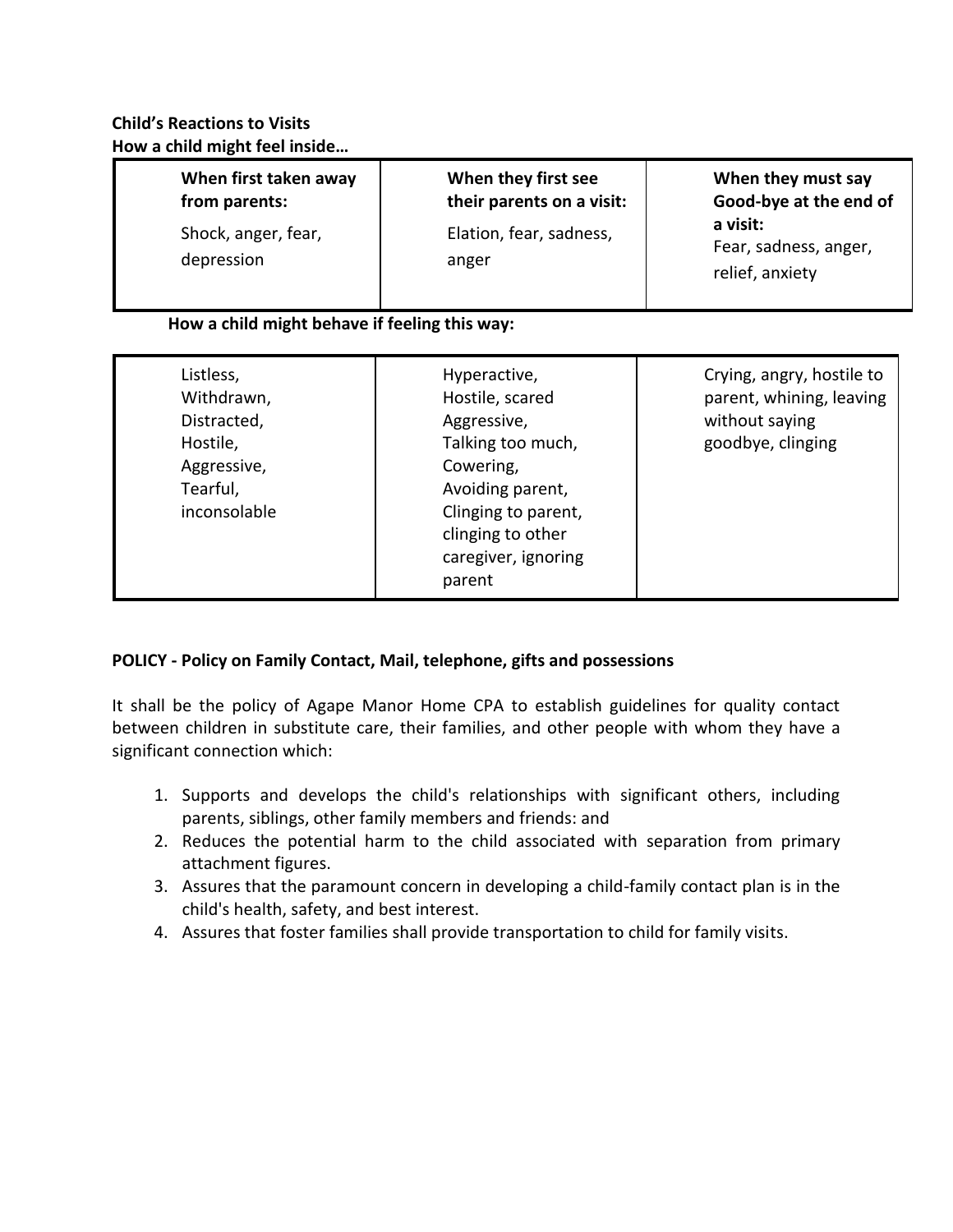# **PROCEDURE**

1. Agape Manor Home CPA requires that foster parents support and allow children in care the opportunity for family and sibling visits and contact when a sibling group is not placed in the same home or facility.

> **(a)** Children, their parent(s), and their sibling(s) have a right to visit as is reasonably necessary to maintain and enhance their attachment to each other; and

> **(b)** Facts considered in determining scope and effect of visits include, but are not limited to the child's health, safety, developmental, and attachment needs.

2. Unless parental rights have been terminated or relinquished, or unless contacts are not in the child's best interest, Agape Manor Home CPA requires that foster parent's support and allow contacts between children and their parents according to the agency's policies.

> **(a)** Unless the child's best interest or a court order necessitates restrictions, children must be allowed to send and receive mail and to have telephone conversations with family members or managing conservators.

> **(b)** When either the child or his family requests contact, but that contact is not in the child's best interest, the Child-placing management Staff (CPMS) must determine the communication restrictions. Reasons for the restrictions must be explained to the child and family and documented in his record.

> **(c)** If restrictions continue longer than one month and the child or his family continues to request contact, Child-placing management Staff (CPMS) must evaluate these restrictions at least monthly. Reasons for the continued restrictions must be explained to the child and documented in his record.

> **(d)** If communications or visits are limited for practical reasons (such as expense), the limits must be determined with the child and his parents or managing conservator. The limits must be documented in the child's record.

- 3. A parent's acts or omissions that are unrelated to the child shall not constitute a ground for prohibiting or canceling visits, unless there is reason to believe that the visit would jeopardize the child's emotional or physical safety.
- 4. When Agape Manor Home CPA resources alone cannot meet the child's family contact needs; the case manager should solicit help from family and community resources.
- 5. Agape Manor Home CPA Child-Placing Management Staff shall prohibit a visit if:

**(a)** There is reason to believe that the visit would jeopardize the child's emotional or physical safety; or

**(b)** A court order prohibits visits.

6. If a parent objects to a visitation limitation that Agape Manor Home CPA staff imposes, Agape Manor Home CPA Child-Placing Staff will first detail the reason for the limitation of visitation. Should the parent continue to object to the visitation limitation the Agape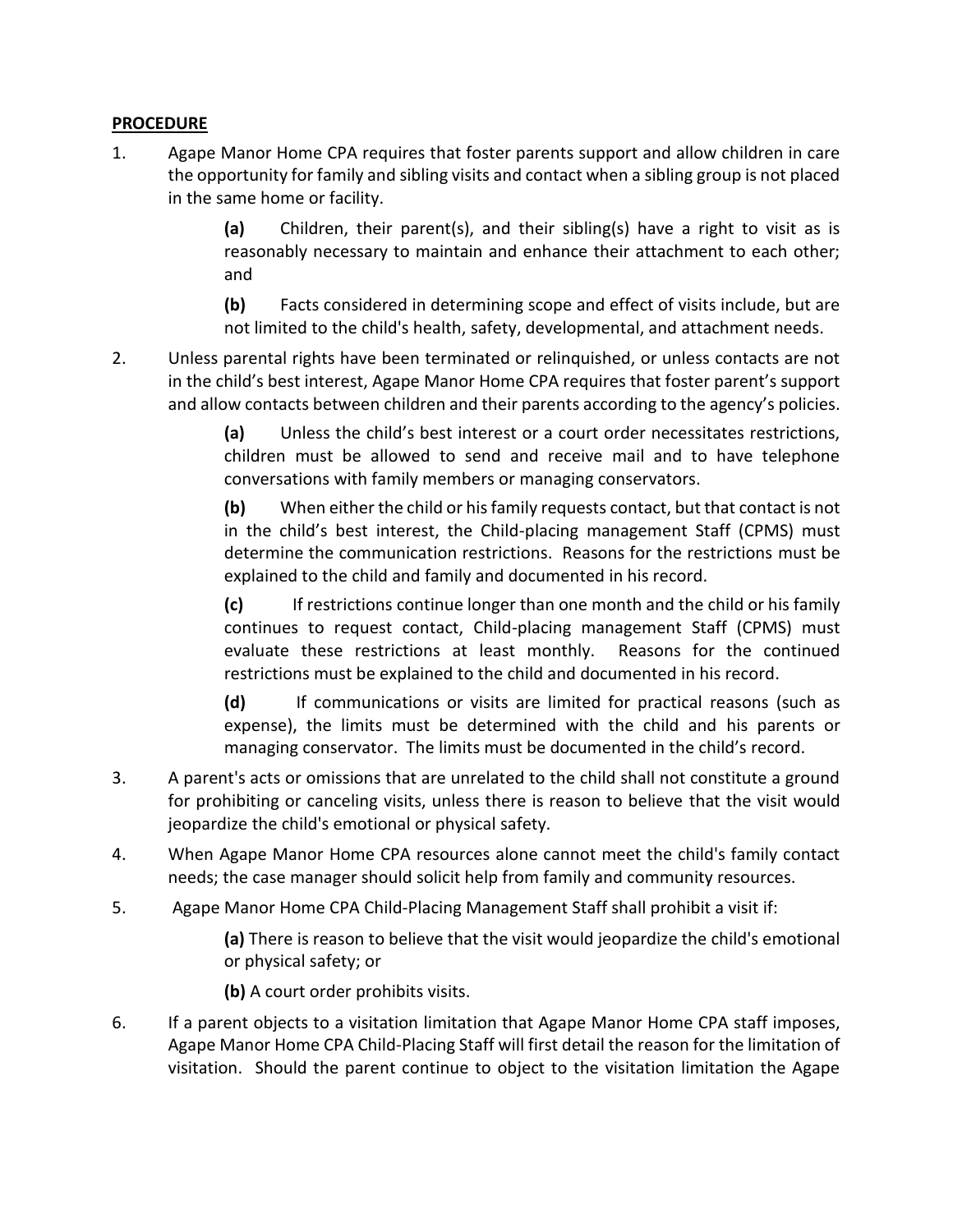Manor Home CPA Child-Placing Staff shall refer the parent to the DFPS case worker where the parent(s) may seek the managing conservator's review of the visitation limitation.

### **Orientation of the policy**

Prior to the first contact and when changes in the child-family contact plan occurs, the case manager shall explain to the child's family and foster family (and the child when appropriate) the rights and expectations regarding child-family contact, including its importance to the child. The case manager shall explain supervised and structured visitation to the involved parties.

### **Contact plans**

Every child in substitute care shall have written contact plans, which will address the child's need for safety and attachment. This plan will address plans for all visits including family sibling visits and contacts with friends. An Individual Child-Family Contact Plan will be developed in consultation with the managing conservator/ DFPS case worker as part of the initial and subsequent service plan and will be discussed with the child, foster parent and all other related parties. Foster parent will be informed of their responsibility of providing transportation to such visits.

### **Supervision of visitation**

**(1)** If supervision is necessary to protect the child from emotional or physical harm, CPS shall notify the foster parent or Agape case manager.

**(2)** Agape Manor Home CPA shall coordinate with the foster family and the DFPS worker the supervision of the visitation. In the event that a DFPS Case worker cannot provide supervision for the visit, the Foster Parent shall provide supervision for the visit. The Agape Manor Home CPA Child-Placing Staff will contact the Foster families for coordination and assistance. When delegating supervision to others, Agape Manor Home CPA will ensure that the supervising person understands the individual family's dynamics, the objectives of supervision, the circumstances requiring intervention, and documentation of expectations.

**(3)** Supervision of visits shall be conducted with the full knowledge of the participants and should be culturally relevant and language appropriate.

### **Documentation of the contact**

**(1)** When a foster parent, Agape Manor Home CPA staff or Child-Placing Staff supervise visitation, they shall complete and place in the case file a daily progress note that must include:

- **(a)** The location of the visit, who attended and the length of the visit;
- **(b)** Any missed visits and the reasons for the missed visits;